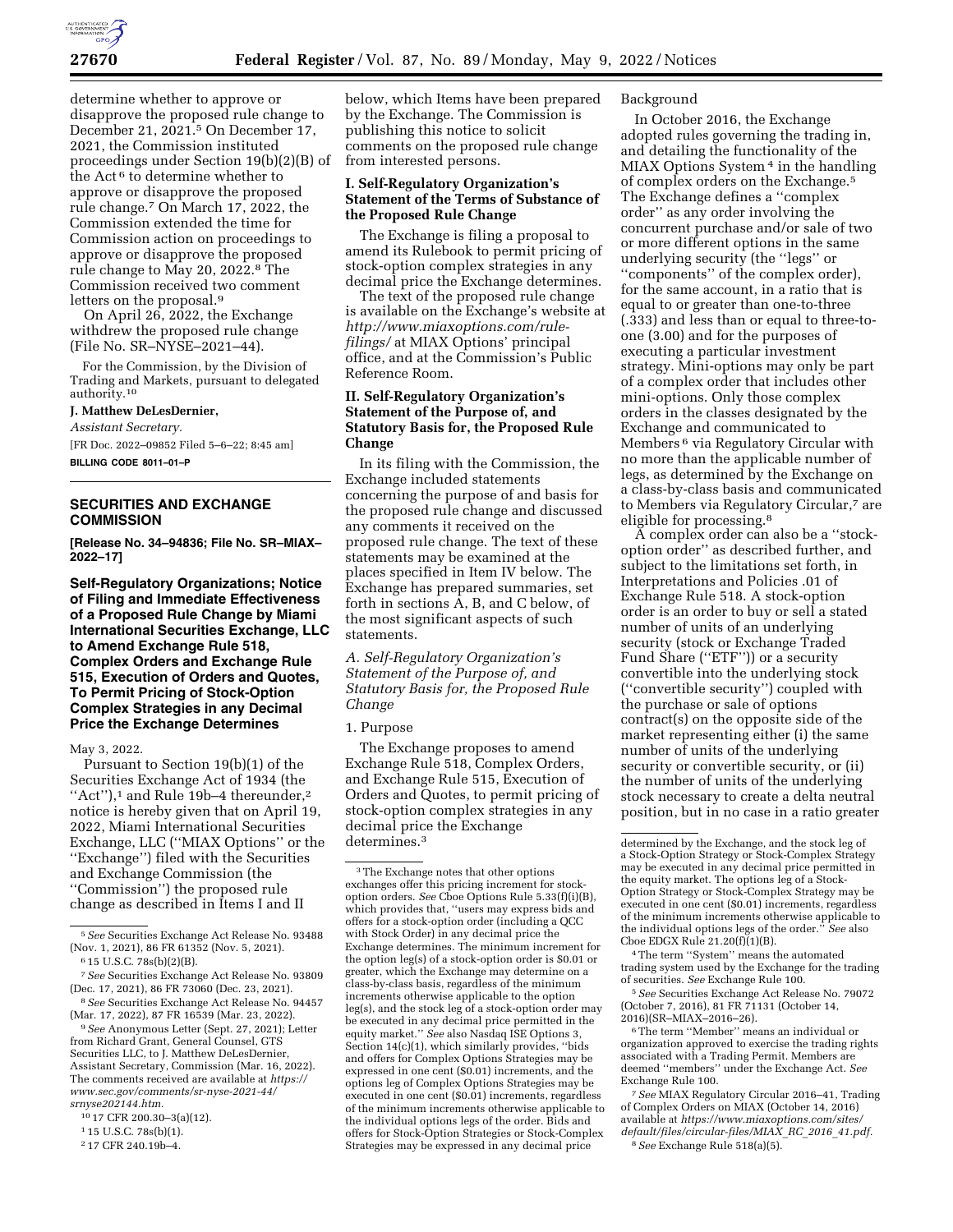than eight-to-one (8.00), where the ratio represents the total number of units of the underlying security or convertible security in the option leg to the total number of units of the underlying security or convertible security in the stock leg. Only those stock-option orders in the classes designated by the Exchange and communicated to Members via Regulatory Circular with no more than the applicable number of legs as determined by the Exchange on a class-by-class basis and communicated to Members via Regulatory Circular,9 are eligible for processing.10

Additionally, the Exchange offers a Complex Qualified Contingent Cross Order or ''cQCC'' Order which is comprised of an originating complex order to buy or sell where each component is at least 1,000 contracts that is identified as being part of a qualified contingent trade, as defined in Rule 516, Interpretations and Policies .01,11 coupled with a contra-side complex order or orders totaling an equal number of contracts. The trading of cQCC Orders is governed by Rule  $515(h)(4).12$ 

Exchange Rule 515(h)(4) currently provides that, cQCC Orders, as defined in Rule 518(b)(6), are automatically executed upon entry provided that, with respect to each option leg of the cQCC Order, the execution (i) is not at the same price as a Priority Customer Order on the Exchange's Book; and (ii) is at or between the NBBO. The System will reject a cQCC Order if, at the time of receipt of the cQCC Order: (i) the strategy is subject to a cPRIME Auction pursuant to Rule 515A, Interpretation

11A ''qualified contingent trade'' is a transaction consisting of two or more component orders, executed as agent or principal, where: (a) At least one component is an NMS Stock, as defined in Rule 600 of Regulation NMS under the Exchange Act; (b) all components are effected with a product or price contingency that either has been agreed to by all the respective counterparties or arranged for by a broker-dealer as principal or agent; (c) the execution of one component is contingent upon the execution of all other components at or near the same time; (d) the specific relationship between the component orders (*e.g.,* the spread between the prices of the component orders) is determined by the time the contingent order is placed; (e) the component orders bear a derivative relationship to one another, represent different classes of shares of the same issuer, or involve the securities of participants in mergers or with intentions to merge that have been announced or cancelled; and (f) the transaction is fully hedged (without regard to any prior existing position) as a result of other components of the contingent trade. *See* Interpretations and Polices .01 of Exchange Rule 516.

12*See* Exchange Rule 518(b)(6).

and Policy .12 or to a Complex Auction pursuant to Rule 518(d); or (ii) any component of the strategy is subject is subject to a SMAT Event as described in Rule 518(a)(16). Further paragraph (A) of Exchange Rule 515(h)(4) provides that cQCC Orders will be automatically canceled if they cannot be executed. Paragraph (B) of Exchange Rule 515(h)(4) provides that, cQCC Orders may only be entered in the minimum trading increments applicable to complex orders under Rule 518(c)(1)(i). Paragraph (C) of Exchange Rule 515(h)(4) provides that, the Exchange will determine on a class-by-class basis, the option classes in which cQCC Orders are available for trading on the Exchange, and will announce such classes to Members via Regulatory Circular.

Trading of complex orders on the Exchange is governed by Exchange Rule 518, Complex Orders. Minimum increments and trade prices for complex orders are described in current subparagraph (i) of Rule 518(c)(1) which states, bids and offers on complex orders and quotes may be expressed in \$0.01 increments, and the component(s) of a complex order may be executed in \$0.01 increments, regardless of the minimum increments otherwise applicable to individual components of the complex order. Current subparagraph (ii) of Exchange Rule 518(c)(1) states, if any component of a complex strategy would be executed at a price that is equal to a Priority Customer 13 bid or offer on the Simple Order Book,14 at least one other component of the complex strategy must trade at a price that is better than the corresponding MBBO.15 Current subparagraph (iii) of Exchange Rule 518(c)(1) states, a complex order will not be executed at a net price that would cause any component of the complex strategy to be executed: (A) At a price of zero; or (B) ahead of a Priority Customer order on the Simple Order Book without improving the MBBO of at least one component of the complex strategy. Current subparagraph (iv) of Exchange Rule 518(c)(1) states, a complex order or eQuote (as defined in Interpretations and Policies .02 of Rule 518) will not be executed at a price that

is outside of its MPC Price (as defined in Interpretations and Policies .05(f) of Rule 518) or its limit price.16

# Proposal

The Exchange now proposes to (i) amend its rule pertaining to the pricing of complex orders to permit the pricing of stock-option complex strategies in any decimal price the Exchange determines; and (ii) make additional changes to the Exchange's rulebook necessary to support the implementation of the proposed pricing structure.

#### Rule 518 Complex Orders

Specifically, the Exchange proposes to amend subsection (c)(1) Minimum Increments and Trade Prices of Rule 518, to adopt new paragraph (ii), and to renumber current paragraph (c)(1)(ii) as paragraph (c)(1)(iii). New paragraph (c)(1)(ii) will provide that bids and offers on complex orders, quotes, and RFR Responses for stock-option complex strategies (including a cQCC Order entered with a stock component) may be expressed in any decimal price the Exchange determines. The option component(s) of such a complex order may be executed in \$0.01 increments, regardless of the minimum increments otherwise applicable to individual components of the complex order, and the stock component of such a complex order may be executed in any decimal price permitted in the equity market. Minimum increments less than \$0.01 are appropriate for stock-option orders as the stock component can trade at finer decimal increments permitted by the equity market.17 Furthermore, the Exchange notes that even with the flexibility provided in the proposed rule, the individual options and stock legs must trade at increments allowed by the Commission in the options and equities markets.

To support the pricing of stock-option orders in any decimal price the Exchange determines, the Exchange is proposing to make a number of conforming changes throughout its Rulebook to clearly differentiate pricing and support of complex strategies with only option components, (which remains unchanged under this proposal in \$0.01 increments), and pricing and support of stock-option complex strategies which may be in sub-penny increments, as determined by the Exchange.

Therefore, the Exchange proposes to make a minor conforming change to the

<sup>9</sup>*See* MIAX Regulatory Circular 2018–34, Implementation of Stock-Option Complex Order Trading on the Exchange (August 2,  $2018$ ) available at *[https://www.miaxoptions.com/sites/default/files/](https://www.miaxoptions.com/sites/default/files/circular-files/MIAX_Options_RC_2018_34.pdf) [circular-files/MIAX](https://www.miaxoptions.com/sites/default/files/circular-files/MIAX_Options_RC_2018_34.pdf)*\_*Options*\_*RC*\_*2018*\_*34.pdf.* 

<sup>10</sup>*See supra* note 8.

<sup>13</sup>The term ''Priority Customer'' means a person or entity that (i) is not a broker or dealer in securities, and (ii) does not place more than 390 orders in listed options per day on average during a calendar month for its own beneficial account(s). *See* Exchange Rule 100.

<sup>14</sup>The term ''Simple Order Book'' is the Exchange's regular electronic book of orders and quotes. *See* Exchange Rule 518(a)(15).

<sup>15</sup>The term ''MBBO'' means the best bid or offer on the Simple Order Book on the Exchange. *See*  Exchange Rule 518(a)(13).

<sup>16</sup>*See* Exchange Rule 518(c)(1). 17The Exchange notes that its rule text is substantially similar to the rules of other exchanges that trade stock-option orders. *See supra* note 3.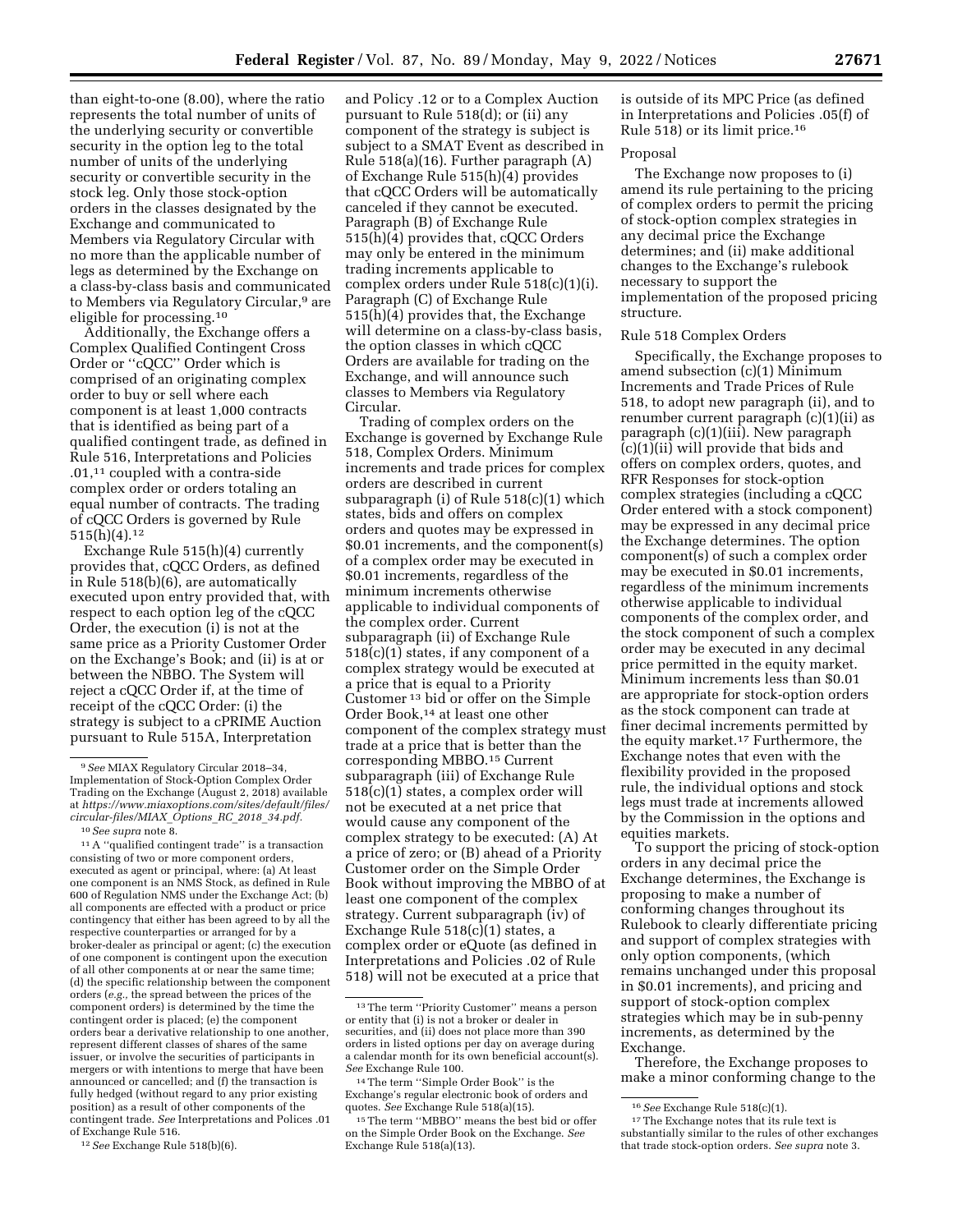rule text of current paragraph (c)(1)(ii) of Rule 518, which will be renumbered as paragraph (c)(1)(iii). The current rule text states that if any component of a complex strategy would be executed at a price that is equal to a Priority Customer bid or offer on the Simple Order Book, at least one other component of the complex strategy must trade at a price that is better than the corresponding MBBO. The Exchange now proposes to amend the rule to add additional detail and specificity by stating that, if any component of a complex strategy would be executed at a price that is equal to a Priority Customer bid or offer on the Simple Order Book, at least one other option component of the complex strategy must trade at a price that is better than the corresponding MBBO. The Exchange believes that clarifying that the component of the complex strategy must be an option component adds additional detail to the rule and makes it clear in the Exchange's rules that a Priority Customer bid or offer must be improved by at least \$0.01 by the option component of either a complex strategy with only option components or the option component of a stock-option complex strategy.

Additionally, the Exchange proposes to amend paragraph (i) of subsection (c)(1), Minimum Increments and Trade Prices, of Exchange Rule 518, to add additional detail and clarity to the rule text. Currently, the rule provides that, bids and offers on complex orders and quotes may be expressed in \$0.01 increments, and the component(s) of a complex order may be executed in \$0.01 increments, regardless of the minimum increments otherwise applicable to individual components of the complex order. The Exchange now proposes to amend the rule text to provide that, bids and offers on complex orders, quotes, and RFR Responses for complex strategies having only option components may be expressed in \$0.01 increments, and the component(s) of such a complex order may be executed in \$0.01 increments, regardless of the minimum increments otherwise applicable to individual components of the complex order.

Paragraph (c)(1)(i) pertains to complex strategies that have only option components (as opposed to paragraph (c)(1)(ii) which pertains to stock-option complex strategies) and therefore provides that bids, offers, and RFR Responses for complex strategies having only option components may be expressed in \$0.01 increments. The Exchange believes this change is necessary to differentiate between which strategies are required to be

priced in \$0.01 increments (complex strategies having only option components) and which strategies may be priced in an increment other than \$0.01 (stock-option complex strategies). The Exchange believes this amendment provides additional detail and clarity regarding the pricing of complex strategies having only option components, which is not changing under this proposal.

The Exchange also proposes to amend the rule text of current paragraph (c)(1)(iii) of Rule 518 to make two minor conforming changes and to renumber the paragraph as new paragraph (c)(1)(iv). Currently, the rule states that, a complex order will not be executed at a net price that would cause any component of the complex strategy to be executed: (A) At a price of zero; or (B) ahead of a Priority Customer order on the Simple Order Book without improving the MBBO of at least one component of the complex strategy. The Exchange now proposes to add additional detail and specificity to the rule to state that, a complex order will not be executed at a net price that would cause any option component of the complex strategy to be executed: (A) at a price of zero; or (B) ahead of a Priority Customer order on the Simple Order Book without improving the MBBO of at least one option component of the complex strategy.18 The Exchange believes that clarifying that the component of the complex strategy must be an option component adds additional detail and clarity to the rule. The Exchange also proposes to make a nonsubstantive change to existing paragraph (c)(1)(iv) to renumber the paragraph as  $(c)(1)(v).$ 

The Exchange proposes to amend subparagraph (i) of section (c)(4), Managed Interest Process for Complex Orders, of Rule 518 to add additional detail and clarity to the rule text. The managed interest process for complex orders ensures that a complex order will never be executed at a price that is through the individual component prices on the Simple Order Book.

Currently, the rule provides that, when the opposite side icMBBO<sup>19</sup> includes a Priority Customer Order, the System will book and display such

booked complex order on the Strategy Book 20 at a price (the ''book and display price'') that is \$0.01 away from the current opposite side icMBBO. The Exchange proposes to amend the rule text to provide that, when the opposite side icMBBO includes a Priority Customer Order, the System will book and display such booked complex order on the Strategy Book at a price (the ''book and display price'') such that at least one option component is priced \$0.01 away from the current opposite side MBBO. The MBBO is comprised of the best bid and the best offer on the Simple Order Book on the Exchange.21

This change supports the proposed change to 518(c)(1)(iii) which provides that if any component of a complex strategy would be executed at a price that is equal to a Priority Customer bid or offer on the Simple Order Book, at least one option component of the complex strategy must trade at a price that is better than the corresponding MBBO. Together, these changes ensure that no complex strategy (either a complex strategy with only option components or a stock-option complex strategy) will execute ahead of a Priority Customer order on the Simple Order Book without improving the MBBO of at least one option component of the complex strategy by at least \$0.01.22 The Exchange believes this change provides additional detail and clarity regarding the managed interest process for complex strategies with only option components and for stock-option complex strategies, and harmonizes the rule text to the System behavior.

The Exchange proposes to amend paragraph (d)(4), RFR Response, of Rule 518 to make a conforming change to the rule necessary to support pricing of stock-option complex strategies in any decimal price determined by the Exchange. Currently, Rule 518(d)(4) provides that, RFR responses may be submitted in \$0.01 increments. The Exchange proposes to amend this provision to provide that RFR Responses may be submitted in the increments defined in proposed subparagraphs (c)(1)(i) and (c)(1)(ii) of this Rule. This proposed change is consistent with the proposed change to Rule 518(c)(1), Minimum Increments and Trade Prices, as described above, and aligns the pricing of complex strategies with only option components in \$0.01, which is not changing under this proposal, and the pricing of

<sup>18</sup>The Exchange proposes to make an identical conforming change to paragraph (d)(6) of Rule 518.

<sup>19</sup>The icMBBO is a calculation that uses the best price from the Simple Order Book for each component of a complex strategy including displayed and non-displayed trading interest. For stock-option orders, the icMBBO for a complex strategy will be calculated using the best price (whether displayed or non-displayed) on the Simple Order Book in the individual option component(s), and the NBBO in the stock component. *See* Exchange Rule 518(a)(11).

<sup>20</sup>The ''Strategy Book'' is the Exchange's electronic book of complex orders and complex<br>quotes. *See* Exchange Rule 518(a)(17).<br><sup>21</sup> *See supra* note 15.<br><sup>22</sup> *See* Exchange Rule 518(c)(1)(iv) as proposed

herein.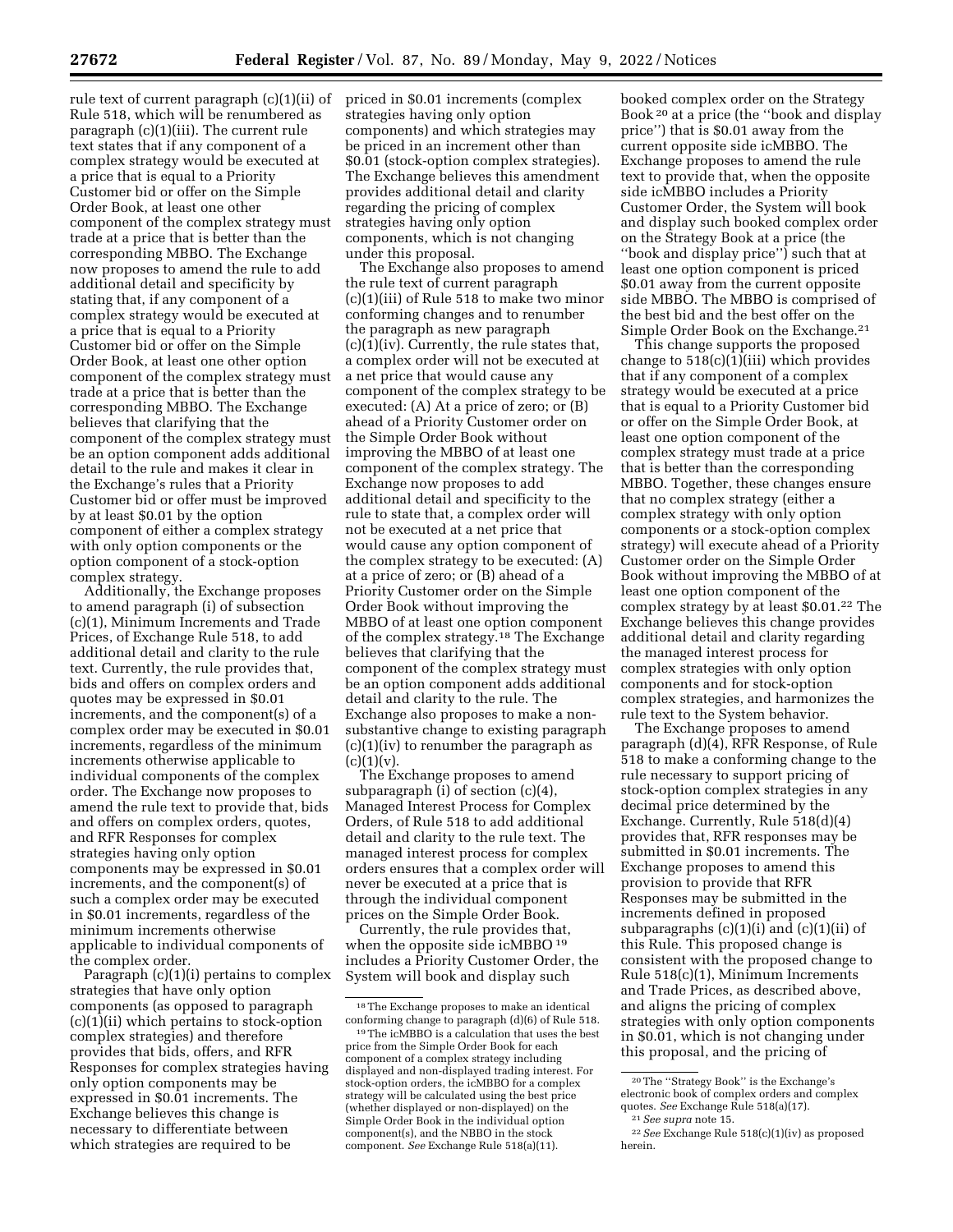complex strategies with an option component in any decimal price the Exchange determines as proposed herein. RFR responses submitted for a complex strategy having only options components may be expressed in \$0.01 increments as proposed in subparagraph (c)(1)(i), whereas RFR responses submitted for a stock-option complex strategy may be expressed in any decimal price the Exchange determines as proposed in subparagraph (c)(1)(ii). This change aligns RFR responses for complex strategies with only options components to the current price interval for complex orders of \$0.01, which is not changing under this proposal, and aligns the pricing interval for stockoption complex strategies with the proposed change discussed herein to be in any decimal price as determined by the Exchange.<sup>23</sup>

The Exchange proposes to amend paragraph (d)(6)(i) of Rule 518 to add additional detail and clarity to the operation of the rule necessary to support pricing of stock-option complex strategies in sub-penny increments and clarify that the pricing and processing of complex strategies with only option components will remain unchanged under this proposal. Currently, the rule states that, at the conclusion of the Response Time Interval, Complex Auction-eligible orders will be priced and executed as follows, and allocated pursuant to subparagraph (7) of Rule 518: 24 (i) Using \$0.01 inside the current icMBBO as the boundary (the ''boundary''), the System will calculate the price where the maximum quantity of contracts can trade and also determine whether there is an imbalance.25

The Exchange now proposes to amend the rule text to state that, at the conclusion of the Response Time Interval, Complex Auction-eligible orders will be priced and executed as follows, and allocated pursuant to subparagraph (7) of Rule 518: (i) Using \$0.01 inside the current icMBBO for complex strategies with only option components or using a decimal price increment (as determined by the Exchange) inside the current icMBBO for stock-option complex strategies as the boundary (the ''boundary'') the System will calculate the price where the maximum quantity of contracts can trade and also determine whether there is an imbalance. This proposed change is consistent with the proposed change

to Rule 518(c)(1), Minimum Increments and Trade Prices, as described above and allows the Exchange to accurately calculate prices for stock-option complex strategies. Using the same pricing increments that each complex strategy is priced in (\$0.01 for complex strategies with only option components and the decimal price increment as determined by the Exchange for stockoption complex strategies) ensures that there are no calculation or rounding errors which ensures the accuracy and integrity of the Exchange's price calculations and the System's determination of the price where the maximum quantity of contracts can trade and also the System's determination of an imbalance. The Exchange believes this change adds additional detail and clarity to the rule, by clarifying current behavior as it relates to complex strategies with only option components and facilitates the proposed change to permit pricing of complex strategies with an option component in any decimal price the Exchange determines.

The Exchange proposes to amend paragraph  $(d)(6)(i)(A)2.a.$  of Rule 518 to provide for calculations in \$0.01 increments to support complex strategies with only option components and to provide for calculations in any decimal price increment as determined by the Exchange to support stock-option complex strategies. Currently, the rule provides that, if the midpoint price is not in a \$0.01 increment, the System will round toward the midpoint of the dcMBBO 26 to the nearest \$0.01. The Exchange now proposes to amend the rule text to state that, for complex strategies with only option components if the midpoint price is not in a \$0.01 increment, the System will round toward the midpoint of the dcMBBO to the nearest \$0.01; for stock-option complex strategies, if the midpoint price is not in a decimal price increment as determined by the Exchange, the System will round toward the midpoint of the dcMBBO to the nearest decimal price increment as determined by the Exchange.

Similarly, the Exchange also proposes to amend paragraph  $(d)(6)(i)(A)2.b.$  of Rule 518 to provide for calculations in \$0.01 increments to support complex strategies with only option components and to provide for calculations in any

decimal increment as determined by the Exchange to support stock-option complex strategies. Currently, the rule provides that if the midpoint of the highest and lowest prices is also the midpoint of the dcMBBO and is not in a \$0.01 increment the System will round the price up to the next \$0.01 increment. The Exchange now proposes to amend the rule text to state that, if the midpoint of the highest and lowest prices is also the midpoint of the dcMBBO and is not in a \$0.01 increment for complex strategies with only option components or in a decimal price increment as determined by the Exchange for stock-option complex strategies, the System will round the price up to the next \$0.01 increment for complex strategies with only option components or to a decimal price increment as determined by the Exchange for stock-option complex strategies.

To properly perform the internal calculations described in Exchange Rule  $518(d)(6)(i)(A)2.a.$  and b. correctly it is imperative that the decimal increment being used in the calculation properly aligns to the decimal quoting increment being used on the Exchange for that strategy, be it for complex strategies with only options components or stockoption complex strategies. Using the appropriate decimal increment that the strategy is priced in (\$0.01 for complex strategies with only options components or any decimal price as determined by the Exchange for stock-option complex strategies) ensures that the Exchange accurately calculates the Auction Start Price to the proper decimal precision for either complex strategies with only options components (which may only be in \$0.01 increments) or stock-option complex strategies (which may be in any price increment as determined by the Exchange). The Exchange believes these changes provide additional detail and clarification regarding the differentiation in calculations for complex strategies with only options components that are priced in \$0.01 increments, which remains unchanged under this proposal, and calculations for stock-option complex strategies, which may be priced in increments other than \$0.01. This change is necessary to support the proposed change discussed herein to price stock-option strategies in any decimal price increment as determined by the Exchange.

Rule 515 Execution of Orders and **Quotes** 

#### Customer to Customer Cross Orders

The Exchange proposes to amend paragraph (h), Crossing Orders, of Rule

<sup>23</sup>The Exchange proposes to make an identical conforming change to Rule 518(e) for cLEP Responses.

<sup>24</sup>*See* Exchange Rule 518(d)(6).

<sup>25</sup>*See* Exchange Rule 518(d)(6)(i).

<sup>26</sup>The dcMBBO is calculated using the best displayed price for each component of a complex strategy from the Simple Order Book. For stockoption orders, the dcMBBO for a complex strategy will be calculated using the Exchange's best displayed bid or offer in the individual option component(s) and the NBBO in the stock component. *See* Exchange Rule 518(a)(8).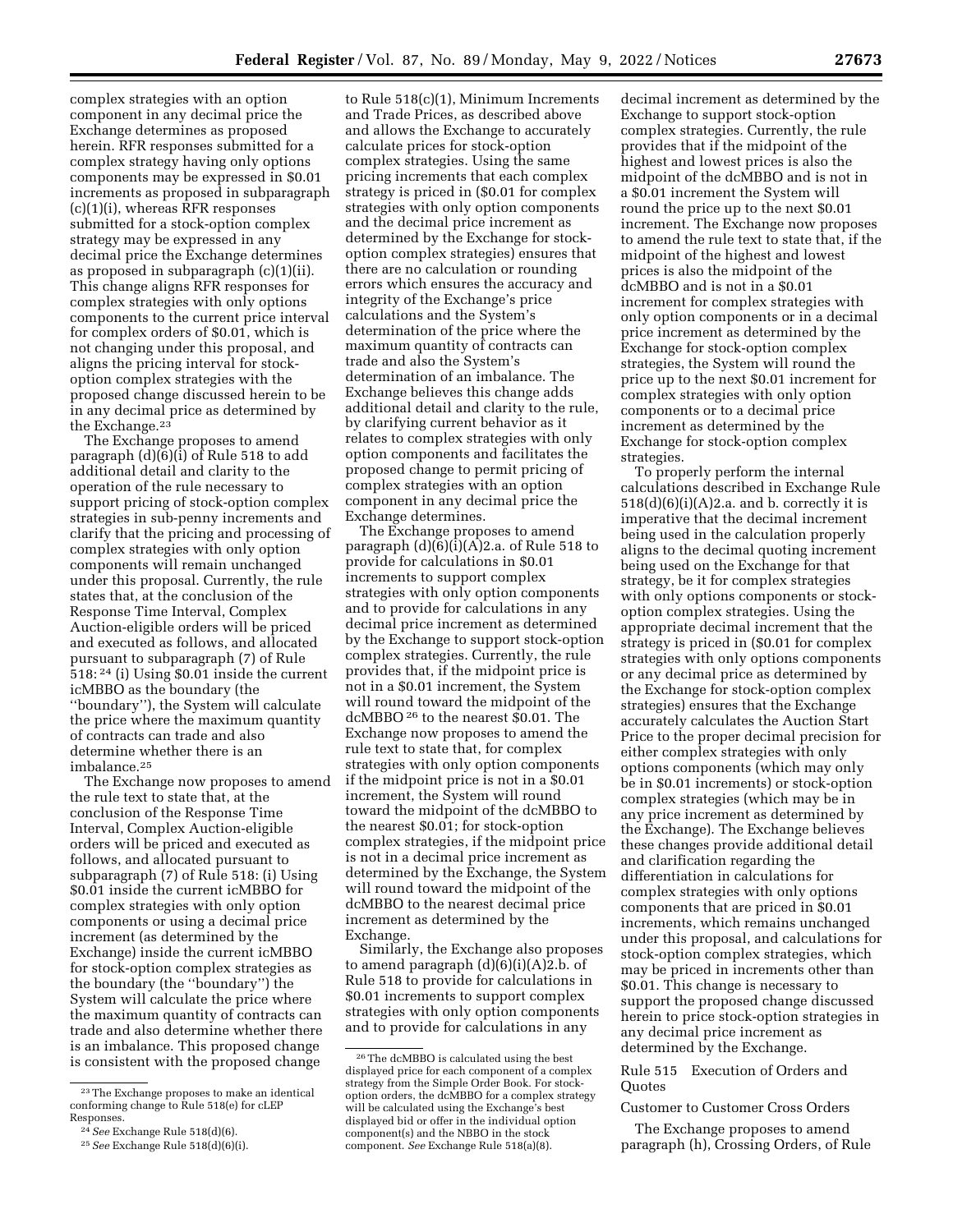515, to clarify that Complex Customer Cross (''cC2C'') pricing is not changing under this proposal. Currently, subparagraph (B) of paragraph (3), of Rule 515(h), Complex Customer Cross (''cC2C'') Orders provides that cC2C Orders 27 may only be entered in the minimum trading increments applicable to complex orders under Rule 518(c)(1)(i). Current Rule 518(c)(1)(i) provides that the minimum trading increments applicable to complex orders is \$0.01.28 The Exchange proposes to amend subparagraph (B) to state that, cC2C Orders may only be entered in minimum trading increments of \$0.01.

Complex Qualified Contingent Cross Orders

cQCC Orders 29 may be entered into the Exchange's System with a stock component or without the stock component. To support and facilitate the pricing proposal for stock-option strategies as proposed herein, a cQCC entered without the stock component will be treated as a complex strategy with only option components for pricing purposes (pricing in \$0.01 increments only), whereas a cQCC entered with the stock component will be treated as a complex strategy with a stock component under the Exchange's new quoting structure as proposed herein. Therefore, the Exchange proposes to amend subparagraph (B) of paragraph (4), Complex Qualified Contingent Cross (''cQCC'') Orders to provide that cQCC Orders may only be entered in the minimum trading increments applicable to complex orders under proposed Rule 518(c)(1)(i) or 518(c)(1)(ii) if the cQCC Order includes the stock component upon entry.

Additionally, the Exchange proposes to adopt new subparagraph (D) to paragraph (4) of Rule 515(h) to provide

28Bids and offers on complex orders and quotes may be expressed in \$0.01 increments, and the component(s) of a complex order may be executed in \$0.01 increments, regardless of the minimum increments otherwise applicable to individual components of the complex order. *See* Exchange Rule 518(c)(1)(i).

29A Complex Qualified Contingent Cross or ''cQCC'' Order is comprised of an originating complex order to buy or sell where each component is at least 1,000 contracts that is identified as being part of a qualified contingent trade, as defined in Rule 516, Interpretations and Policies .01, coupled with a contra-side complex order or orders totaling an equal number of contracts. Trading of cQCC Orders is governed by Rule 515(h)(4). *See* Exchange Rule 518(b)(6).

a more fulsome description of cQCC Order handling of a cQCC Order entered without the stock component and a cQCC Order entered with the stock component. New subparagraph (D) will provide that, a cQCC Order may be entered with or without the stock component. A cQCC Order entered without the stock component will be treated as a complex strategy with only option components. A cQCC Order entered with the stock component shall be subject to Rule 518.01. A Member that submits a cQCC Order to the Exchange (with or without the stock component) represents that such order satisfies the requirements of a qualified contingent trade (as described in Interpretations and Policies .01 of Rule 516) and agrees to provide information to the Exchange related to the execution of the stock component as determined by the Exchange and communicated via Regulatory Circular.30

#### 2. Statutory Basis

The Exchange believes that its proposed rule change is consistent with Section  $6(b)$  of the Act<sup>31</sup> in general, and furthers the objectives of Section 6(b)(5) of the Act 32 in particular, in that it is designed to prevent fraudulent and manipulative acts and practices, to promote just and equitable principles of trade, to foster cooperation and coordination with persons engaged in regulating, clearing, settling, processing information with respect to, and facilitating transactions in securities, to remove impediments to and perfect the mechanisms of a free and open market and a national market system and, in general, to protect investors and the public interest.

The Exchange believes that the proposed rule change benefits investors and promotes just and equitable principles of trade because it provides investors with the ability to price stockoption complex strategies with greater precision.33 This provides investors with greater opportunities for execution as it allows for more accurate pricing of stock-option complex strategies. The net price of a complex strategy with a stock

32 15 U.S.C. 78f(b)(5).

 $^{\rm 33}\rm{The}$  Exchange notes that other options exchanges permit stock-option orders to be priced in decimal increments. *See* Cboe Options Rule 5.33(f)(i)(B), Nasdaq ISE Options 3, Section 14(c)(1), and Cboe EDGX Rule 21.20(f)(1)(B). 34*See id.* 

component may result in a price that is accurately expressed in a finer decimal increment than \$0.01 as a result of the stock ratio being used.

Example 1 Stock-Option Complex Strategy

*The current market is:* 

MBBO XYZ Jan 15 Put 0.95  $(10) \times 1.00$ (10)

NBBO XYZ Stock 20.00 (100) × 20.01 (100)

*Customer strategy:* 

A customer order to Buy 1 XYZ Jan 15 Put and Buy 33 Shares of XYZ is received. The customer would like to pay \$1.00 for the option and pay \$20.01 for the stock for a net price \$7.6033 as per the calculation of the strategy market below.

*The market for the Strategy is:* 

*Strategy Bid = (Option Bid \* Option Ratio) + (Stock Bid \* Stock Ratio/100) Strategy Bid = (0.95 \* 1) + (20.00 \* .33)* 

*Strategy Bid = 7.5500* 

*Strategy Ask = (Option Ask \* Option* 

*Ratio) + (Stock Ask \* Stock Ratio/100) Strategy Ask = (1.00 \* 1) + (20.01 \* .33) Strategy Ask = 7.6033* 

*Strategy market = 7.5500* × *7.6033*  As the Exchange does not support stock option strategies priced in four decimal increments this strategy would be sent to a venue that supports four decimal pricing for execution.

Under the Exchange's proposal to permit stock-option complex strategies to be expressed in any decimal price as determined by the Exchange, if the Exchange determines to price stockoption complex strategies in \$0.0001 increments, the above strategy could be placed on the Exchange's Strategy Book at its calculated net price. The customer who would like to pay \$1.00 for the option and pay \$20.01for the stock can now pay \$1.00 for the option and pay \$20.01 for the stock for a net price of \$7.6033 as per the calculation above.

Pricing stock-option complex strategies in sub-penny increments permits more precision pricing and allows for complex strategies with a stock component to be effectively traded on the Exchange. Currently, firms that wish to execute these types of strategies will not send them to the MIAX Exchange due to the current System limitation which constrains the price to two decimal places, whereas the strategy may be more precisely priced in sub-penny increments on exchanges that permit sub-penny pricing of stockoption complex strategies to four decimal places.34

Further, the Exchange believes that the proposed rule change removes

<sup>27</sup>A Complex Customer Cross or ''cC2C'' Order is comprised of one Priority Customer complex order to buy and one Priority Customer complex order to sell at the same price and for the same quantity. Trading of cC2C Orders is governed by Rule 515(h)(3). *See* Exchange Rule 518(b)(5).

<sup>30</sup>*See* proposed Rule 515(h)(4)(D) and *see also*  MIAX Options Regulatory Circular 2019–19, Update regarding Regulatory Requirements when entering a Qualified Contingent Cross Order (''QCC'') or a Complex Qualified Contingent Cross Order (''cQCC'') (March 19, 2019) available at: *[https://](https://www.miaxoptions.com/sites/default/files/circular-files/MIAX_Options_RC_2019_19.pdf) [www.miaxoptions.com/sites/default/files/circular](https://www.miaxoptions.com/sites/default/files/circular-files/MIAX_Options_RC_2019_19.pdf)[files/MIAX](https://www.miaxoptions.com/sites/default/files/circular-files/MIAX_Options_RC_2019_19.pdf)*\_*Options*\_*RC*\_*2019*\_*19.pdf.* 

<sup>31</sup> 15 U.S.C. 78f(b).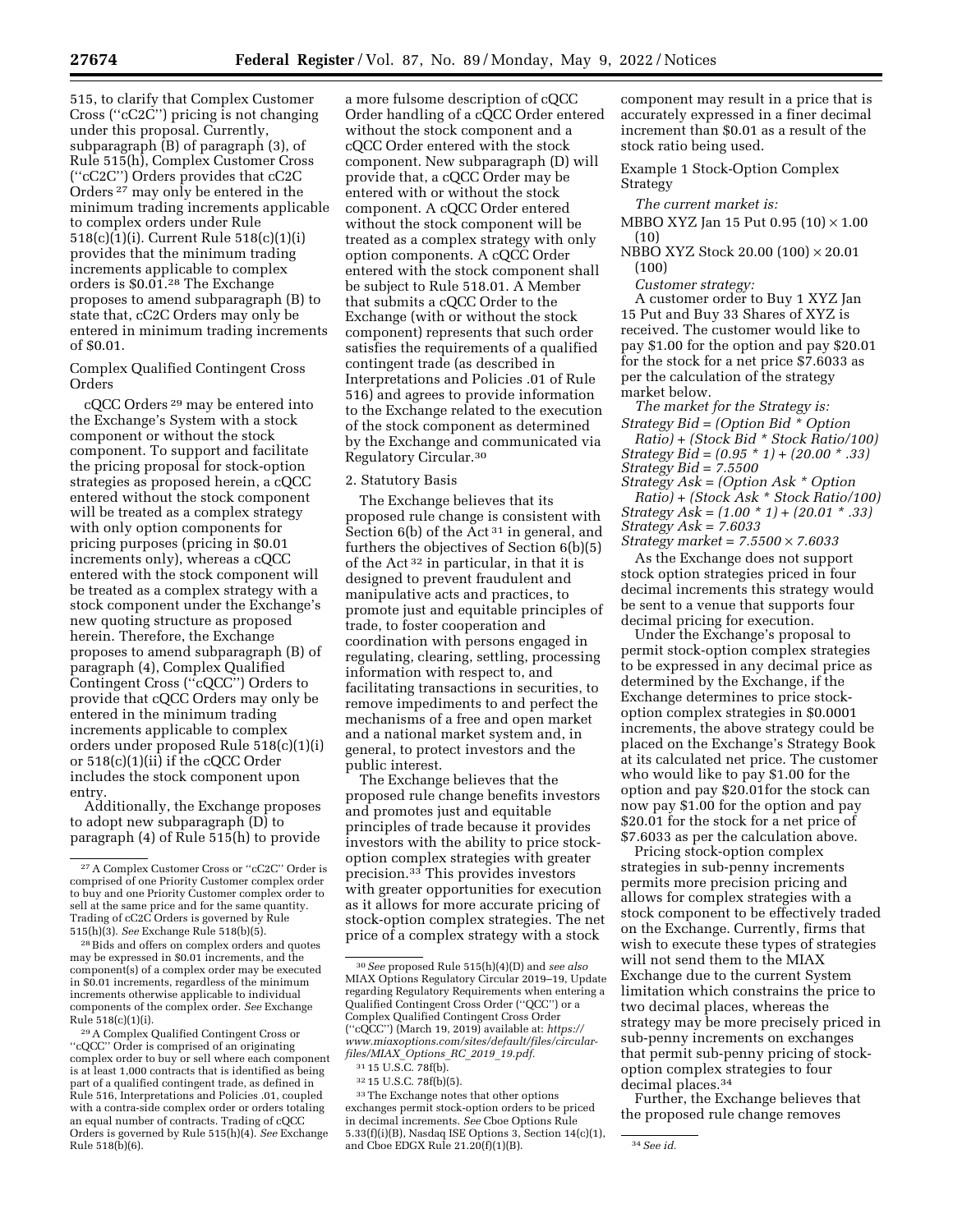impediments to and perfects the mechanisms of a free and open market and a national market system and, in general, protects investors and the public interest by offering similar functionality to Members that can be found on other competing option exchanges.35 Competition benefits investors by providing investors an additional venue to choose from when making order routing decisions.

Additionally, the Exchange believes its proposal to leave Complex Customer Cross Order functionality unchanged promotes just and equitable principles of trade, removes impediments to and perfects the mechanisms of a free and open market and a national market system and, in general, to protects investors and the public interest. A Complex Customer Cross Order is comprised of one Priority Customer complex order to buy and one Priority Customer complex order to sell at the same price and for the same quantity.36 Complex Customer Cross Orders are not exposed to the marketplace and are executed upon entry, provided that the execution is at least \$0.01 better than the icMBBO, or the best net price of a complex order on the Strategy Book, whichever is more aggressive.37 The Exchange believes that requiring a minimum improvement of \$0.01 benefits investors and the public interest as it is not a de minimis price improvement amount. Further, the Exchange does not believe that Members on the Exchange are disadvantaged in any way by not being able to execute Complex Customer Cross Orders with a stock component in a sub-penny interval, as Members may use the cQCC Order type for stock-option complex strategies, or expose their stock-option complex strategy order to the market via the Exchange's cPRIME for price improvement in sub-penny increments.

To support the pricing of stock-option orders in any decimal price the Exchange determines, the Exchange is proposing to make a number of nonsubstantive conforming changes throughout its rules to clearly differentiate pricing and support of complex strategies with only option components, (which remains unchanged under this proposal in \$0.01 increments), and pricing and support of stock-option complex strategies, which may be in any decimal price the Exchange determines. The Exchange believes that its proposed nonsubstantive changes to add additional detail and clarity to the Exchange's

rulebook benefits investors and the public interest as it provides transparency and eliminates the potential for confusion regarding the operation of the Exchange's rules.

### *B. Self-Regulatory Organization's Statement on Burden on Competition*

The Exchange does not believe that the proposed rule change will impose any burden on competition that is not necessary or appropriate in furtherance of the purposes of the Act. The Exchange does not believe that its proposal will impose any burden on intra-market competition that is not necessary or appropriate in furtherance of the purposes of the Act because all Members of the Exchange that transact stock-option complex strategies will be able to price stock-option complex strategies in more precise increments.38

The Exchange does not believe that the proposed rule change will impose any burden on inter-market competition that is not necessary or appropriate in furtherance of the purposes of the Act. The Exchange believes that its proposal may benefit inter-market competition as other competing option exchanges offer similar price precision for stock-option complex strategies.39

Additionally, the non-substantive changes proposed by the Exchange will have no impact on competition as they provide additional clarity and detail in

39*See* CboeEDGX Exchange Rule 21.20(f)(1)(B) which provides that Users may express bids and offers for a stock-option order (including a QCC with Stock Order) in any decimal price the Exchange determines. The option leg(s) of a stockoption order may be executed in \$0.01 increments, regardless of minimum increments otherwise applicable to the option leg(s), and the stock leg of a stock-option order may be executed in any decimal price permitted in the equity market; and Cboe Exchange Rule 5.33(f)(1)(B) which similarly provides that Users may express bids and offers for a stock-option order (including a QCC with Stock Order) in any decimal price the Exchange determines. The minimum increment for the option leg(s) of a stock-option order is \$0.01 or greater, which the Exchange may determine on a class-byclass basis, regardless of the minimum increments otherwise applicable to the option leg(s), and the stock leg of a stock-option order may be executed in any decimal price permitted in the equity market. *See also* Tradedesk Updates, Cboe Options Exchange Announces Support for QCC with an Equity Leg and Improved Pricing Precision on Complex Orders with an Equity Leg (March 2, 2018) (allowing a price with four decimal places on all complex orders that include a stock leg and that are routed for electronic trading) available at *[https://](https://cdn.cboe.com/resources/release_notes/2018/QCC-w-equity-leg-and-CPS-4-digit-decimal.pdf) [cdn.cboe.com/resources/release](https://cdn.cboe.com/resources/release_notes/2018/QCC-w-equity-leg-and-CPS-4-digit-decimal.pdf)*\_*notes/2018/QCC[w-equity-leg-and-CPS-4-digit-decimal.pdf.](https://cdn.cboe.com/resources/release_notes/2018/QCC-w-equity-leg-and-CPS-4-digit-decimal.pdf)* 

the Exchange's rules and are not changes made for any competitive purpose.

*C. Self-Regulatory Organization's Statement on Comments on the Proposed Rule Change Received From Members, Participants, or Others* 

Written comments were neither solicited nor received.

### **III. Date of Effectiveness of the Proposed Rule Change and Timing for Commission Action**

Because the proposed rule change does not: (i) Significantly affect the protection of investors or the public interest; (ii) impose any significant burden on competition; and (iii) become operative for 30 days from the date on which it was filed, or such shorter time as the Commission may designate, it has become effective pursuant to Section 19(b)(3)(A) of the Act and Rule 19b– 4(f)(6) thereunder.

A proposed rule change filed under Rule  $19b-4(f)(6)$ <sup>40</sup> normally does not become operative prior to 30 days after the date of the filing. However, pursuant to Rule  $19b4(f)(6)(iii)$ , <sup>41</sup> the Commission may designate a shorter time if such action is consistent with the protection of investors and the public interest. The Exchange has asked the Commission to waive the 30-day operative delay. The Exchange states that other options exchanges currently allow bids and offers for stock-option orders to be expressed in any decimal price the exchange determines and that waiver of the operative delay will benefit investors by immediately providing them with an additional venue that offers sub-penny pricing for stockoption orders. The Exchange further states that its proposal does not introduce new regulatory issues. The Commission finds that waiving the operative delay is consistent with the protection of investors and the public interest because other options exchanges currently allow market participants to express bids and offers for stock-option orders in any decimal price the exchange determines,42 and waiver of the operative delay will immediately provide investors with an additional venue that allows them to express bids and offers for stock-option orders in this manner. As discussed above, the Exchange believes that the proposal will permit more precise and accurate pricing of stock-option complex strategies, which could provide investors with additional execution

<sup>35</sup>*See id.* 

<sup>36</sup>See Exchange Rule 518(b)(2)(d).

<sup>37</sup>See Exchange Rule 515(h)(3).

<sup>38</sup>The Exchange notes that an updated FIX Order Interface Specification was published on 11/12/ 2021 to apprise Members of the change in pricing increments from \$0.01 to \$0.0001 for stock-option orders. *See* MIAX Options, Options Order Management using FIX Protocol, FIX Interface Specification, version: 2.5a (11/2/2021) available at *[https://www.miaxoptions.com/sites/default/files/](https://www.miaxoptions.com/sites/default/files/page-files/FIX_Order_Interface_FOI_v2.5a.pdf)  [page-files/FIX](https://www.miaxoptions.com/sites/default/files/page-files/FIX_Order_Interface_FOI_v2.5a.pdf)*\_*Order*\_*Interface*\_*FOI*\_*v2.5a.pdf.* 

<sup>40</sup> 17 CFR 240.19b–4(f)(6).

<sup>41</sup> 17 CFR 240.19b–4(f)(6)(iii).

<sup>42</sup>*See supra* note 3.